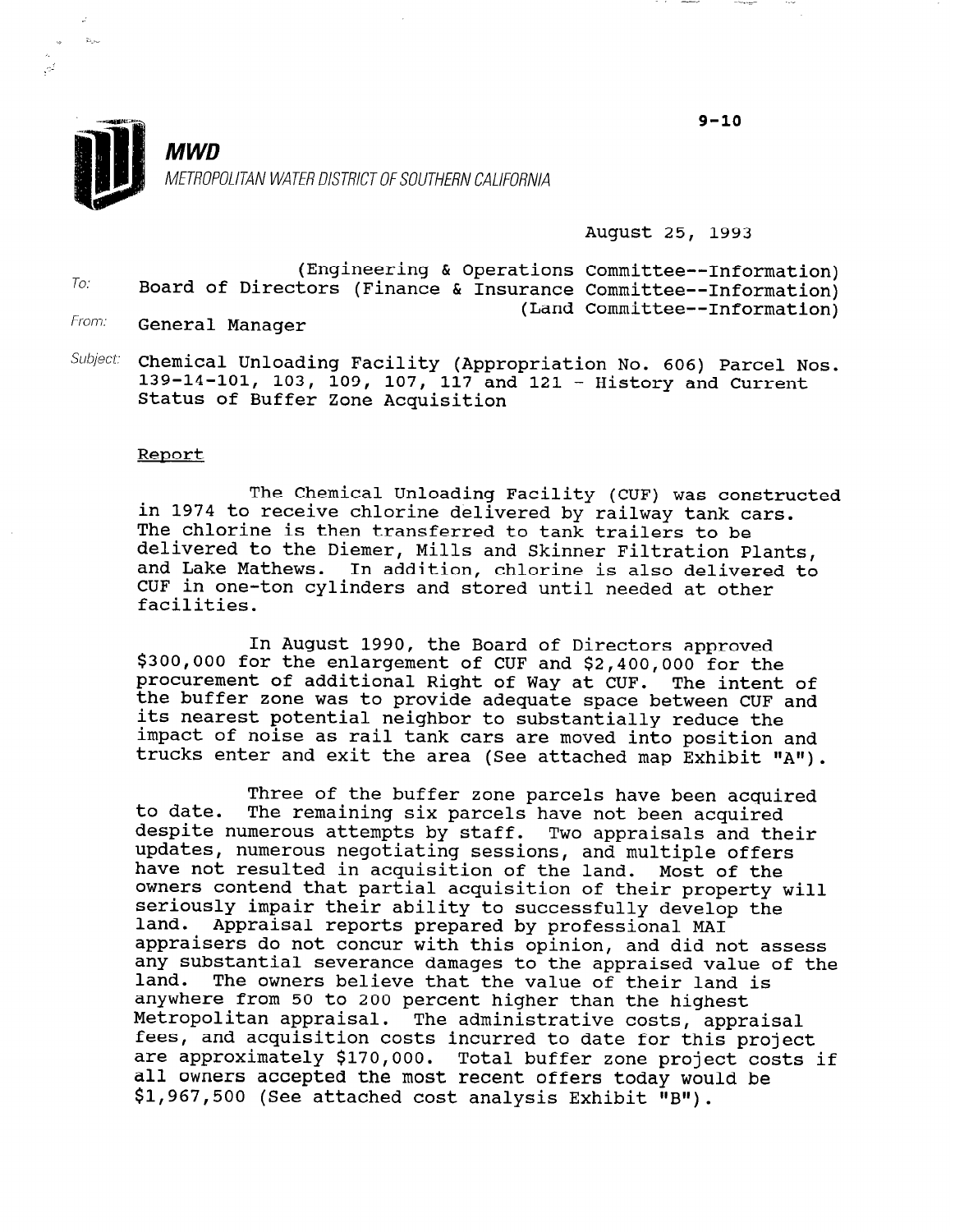### Board of Directors -2- August 25, 1993

Staff has investigated the owners proposed land uses in greater detail and has determined that some of the Manufacturing/Industrial uses might be compatible with CUF. The two large parcels directly north and south of CUF (Lange 139-14-103 and Reynolds 139-14-109) are zoned RA-1 residential/ agricultural. The owners do not intend to develop the land at this time due to the downturn in the residential market in the area. The Riverside County General Plan indicates this area to be a future Manufacturing/Industrial zone. If the zoning does change, a compatible Manufacturing/Industrial development would be the most likely development.

The concept of a buffer zone at CUF still appears prudent to staff. However, due to the recent changes in pruucht to start. However, uue to the recent changes in<br>notential land uses, the likely large litigation costs involv pocential fand uses, the finely farge fittigation costs finoly with condemnation, and the current financial charlenges facing recroportian, start does not plan to pursue acquisition of remaining parcels through the eminent domain process at this<br>time. Metropolitan staff will continue to negotiate with the time. Metropolitan staff will continue to negotiate with those<br>property owners who have expressed an interest in selling part property owners who have ul al<br>selli pressed an interest in sering part state the property. For those owners who are opposed selling, staff will discontinue negotiations at present with the intent to monitor the owners development plans, and purchase the land if it comes onto the market at some future date or if the plans for residential development go beyond the conceptual stage.

#### Board Committee Assignments

This letter is referred to:

The Engineering and Operations committee for information because of the Engineering and Operations committee for  $\mathbf x$ information because of its jurisdiction over the operation, protection, and maintenance of the plants and facilities required for the storage and treatment of water pursuant to Administrative Code Section  $2430(c)$ ;

The Finance and Insurance committee for inf because of its jurisdiction over the authorization of appropriations pursuant to Administrative Code Section 2441(d); and

The Finance and Insurance committee for information  $\mathcal{L}_\mathcal{F}$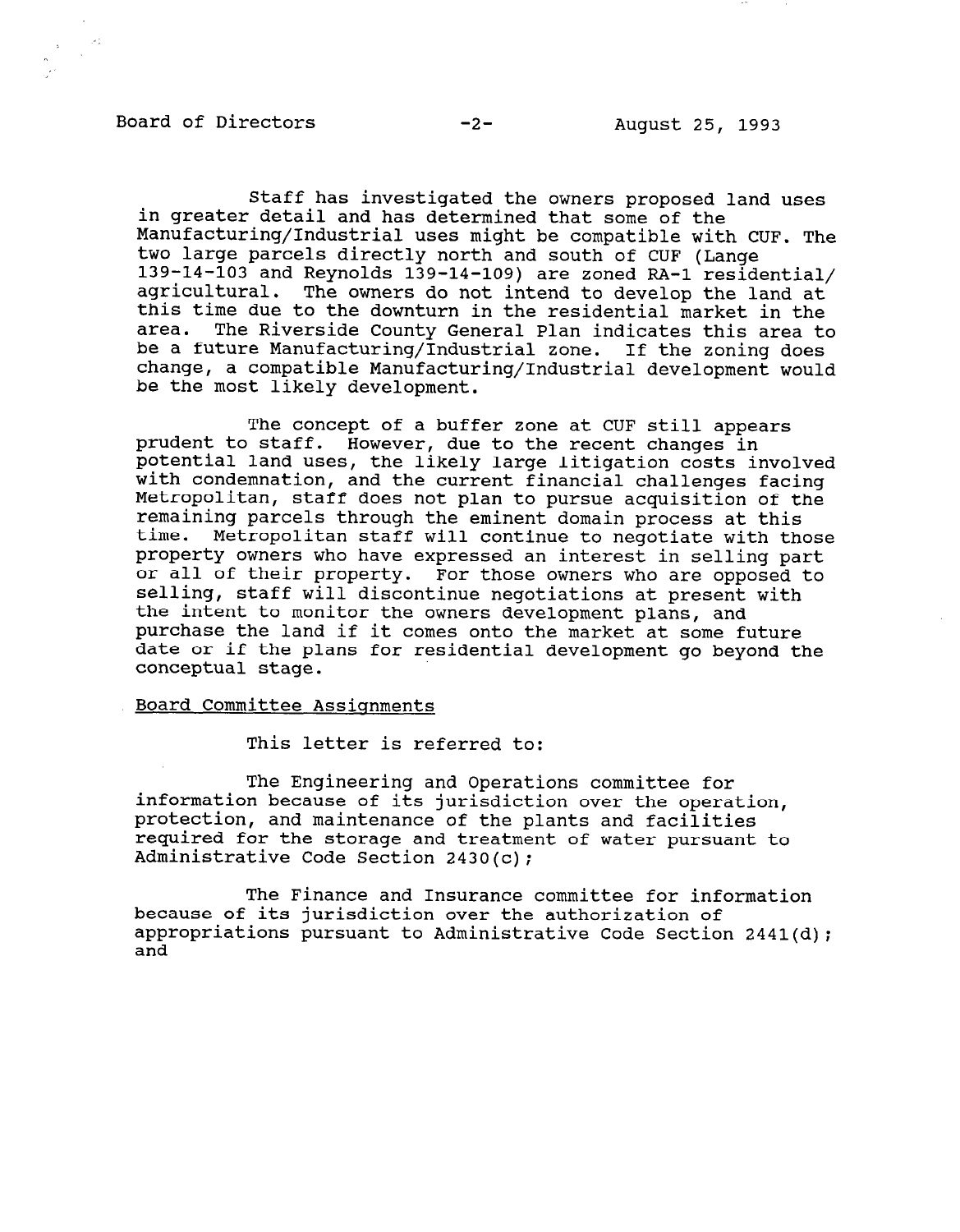Board of Directors -3- August 25, 1993

The Land Committee for information because of it jurisdiction over the purchase, sale, and leasing of land and buildings pursuant to Administrative Code Section 2451(b).

**Recommendation** 

For information only.

R. Wodraska

Attachments

DTC\cufupdt3\Tempbl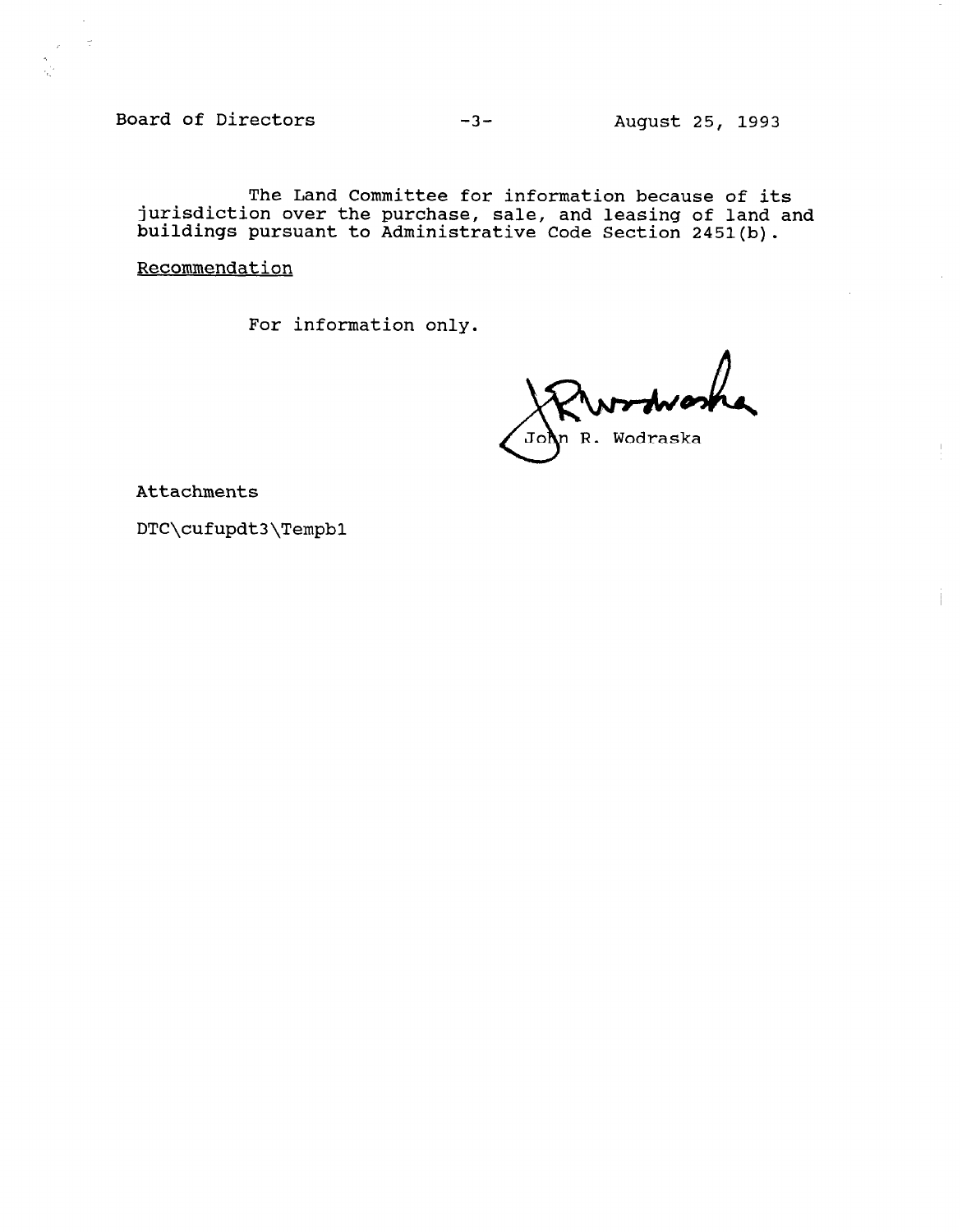

 $\overline{u}$ 

 $\mathbb{Z}$  . The decay is

**CONTRACTOR OF A PIC THERE IN THE F** 

ticket.

ALIKAALAL TELIMI

r istoriale tre l  $\tau$  . and for  $\tau$